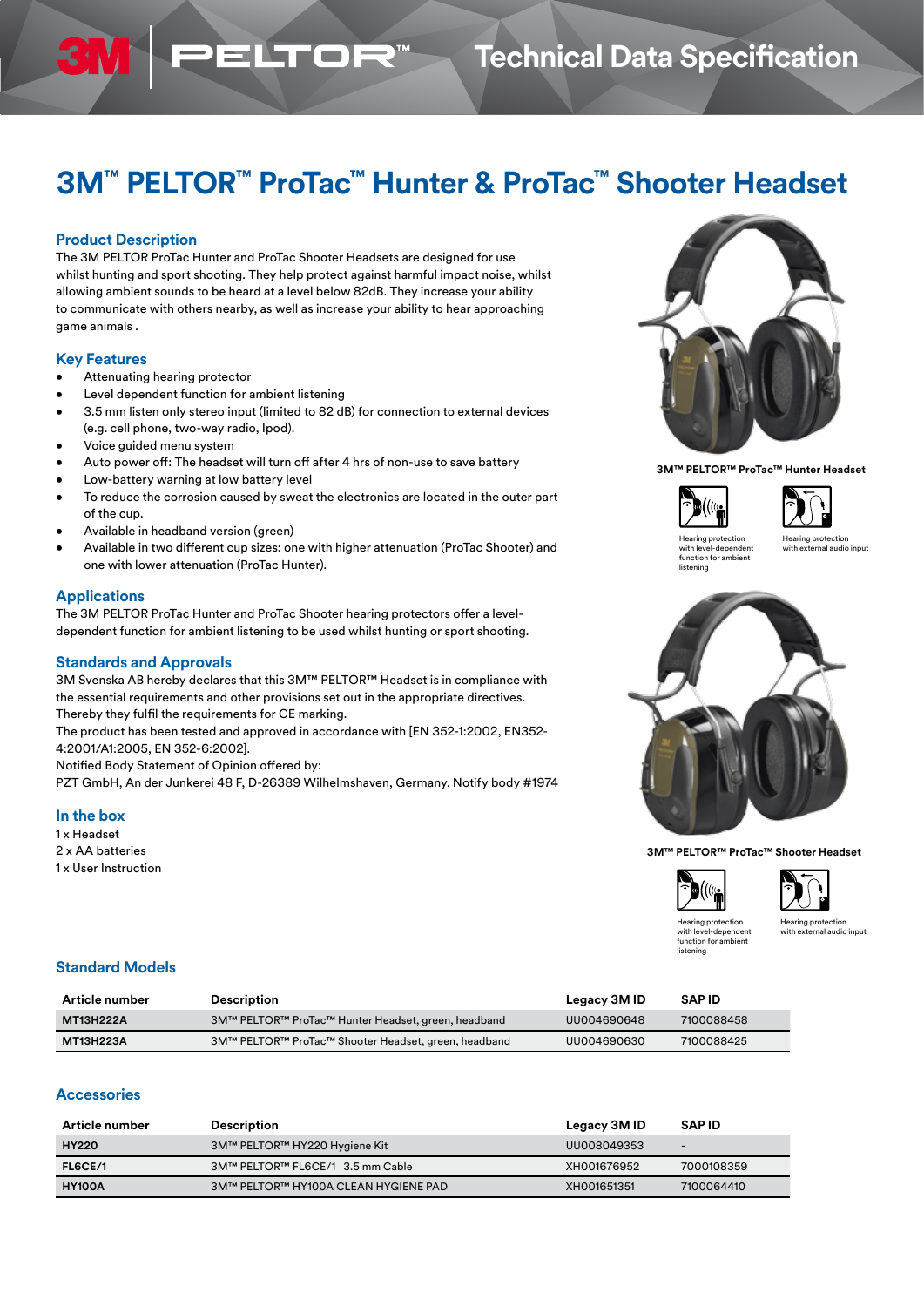### **Technical data specifications**

| <b>Materials:</b>             | Headband (Stainless steel, PVC, PA)<br>Headband wire (stainless steel)<br>Two-point fastener (POM)<br>Cushion (PVC foil and PUR foam)<br>Foam liner (PUR foam)<br>Cup (ABS)<br>Level-dependent Microphone (PUR foam)<br>Latch (PA)<br>On/Off/Mode button (TPE)<br>[+] button (TPE)<br>[-] button (TPE) |
|-------------------------------|--------------------------------------------------------------------------------------------------------------------------------------------------------------------------------------------------------------------------------------------------------------------------------------------------------|
| <b>Battery type:</b>          | 2xAA batteries (Alkaline)                                                                                                                                                                                                                                                                              |
| <b>Operating time:</b>        | Approximately 100 hours of battery lifetime                                                                                                                                                                                                                                                            |
| Net weight (batteries incl.): | ProTac™ Hunter MT13H222A (headband) = 303g<br>ProTac™ Shooter MT13H223A (headband) = 355g                                                                                                                                                                                                              |
| <b>Operating temperature:</b> | -20°C (-4°F) to +55°C (131°F)<br>(battery dependent)                                                                                                                                                                                                                                                   |
| Storage temperature:          | $-20^{\circ}$ C (-4°F) to +55°C (131°F)                                                                                                                                                                                                                                                                |
| <b>Shelf life:</b>            | 5 years excl. batteries                                                                                                                                                                                                                                                                                |
| <b>Wired connectivity:</b>    | 3.5mm listen-only stereo input jack (limited to 82 dB)                                                                                                                                                                                                                                                 |

Use limitation: Never modify or alter this product

### **Attenuation Europe**

#### **MT13H222A 3M™ PELTOR™ ProTac™ Hunter Headset**

| Frequency (Hz)                       | 125  | 250  | 500  | 1000 | 2000 | 4000 | 8000 |              |
|--------------------------------------|------|------|------|------|------|------|------|--------------|
| <b>Mean Attenuation (dB)</b>         | 13.3 | 17.4 | 22.3 | 28.0 | 30.8 | 37.6 | 37.0 | ₽            |
| Std. deviation (dB)                  | 3.2  | 1.8  | 2.3  | 3.2  | 3.4  | 2.8  | 4.8  | $\mathbb{D}$ |
| <b>Assumed Protection Value (dB)</b> | 10.1 | 15.6 | 20.0 | 24.8 | 27.4 | 34.8 | 32.2 |              |

**EN 352-1:2002 SNR=26 dB H=29 dB M=23 dB L=17 dB** 

#### **MT13H223A 3M™ PELTOR™ ProTac™ Shooter Headset**

| Frequency (Hz)                       | 125  | 250  | 500  | 1000 | 2000 | 4000 | 8000 |
|--------------------------------------|------|------|------|------|------|------|------|
| <b>Mean Attenuation (dB)</b>         | 17.0 | 24.0 | 28.0 | 36.9 | 37.3 | 39.3 | 35.4 |
| Std. deviation (dB)                  | 3.2  | 2.0  | 29.5 | 3.3  | 4.9  | 3.2  | 3.9  |
| <b>Assumed Protection Value (dB)</b> | 13.8 | 22.0 | 2.6  | 33.6 | 32.4 | 36.1 | 31.5 |

**EN 352-1:2002 SNR=32 dB H=34 dB M=29 dB L=22 dB**